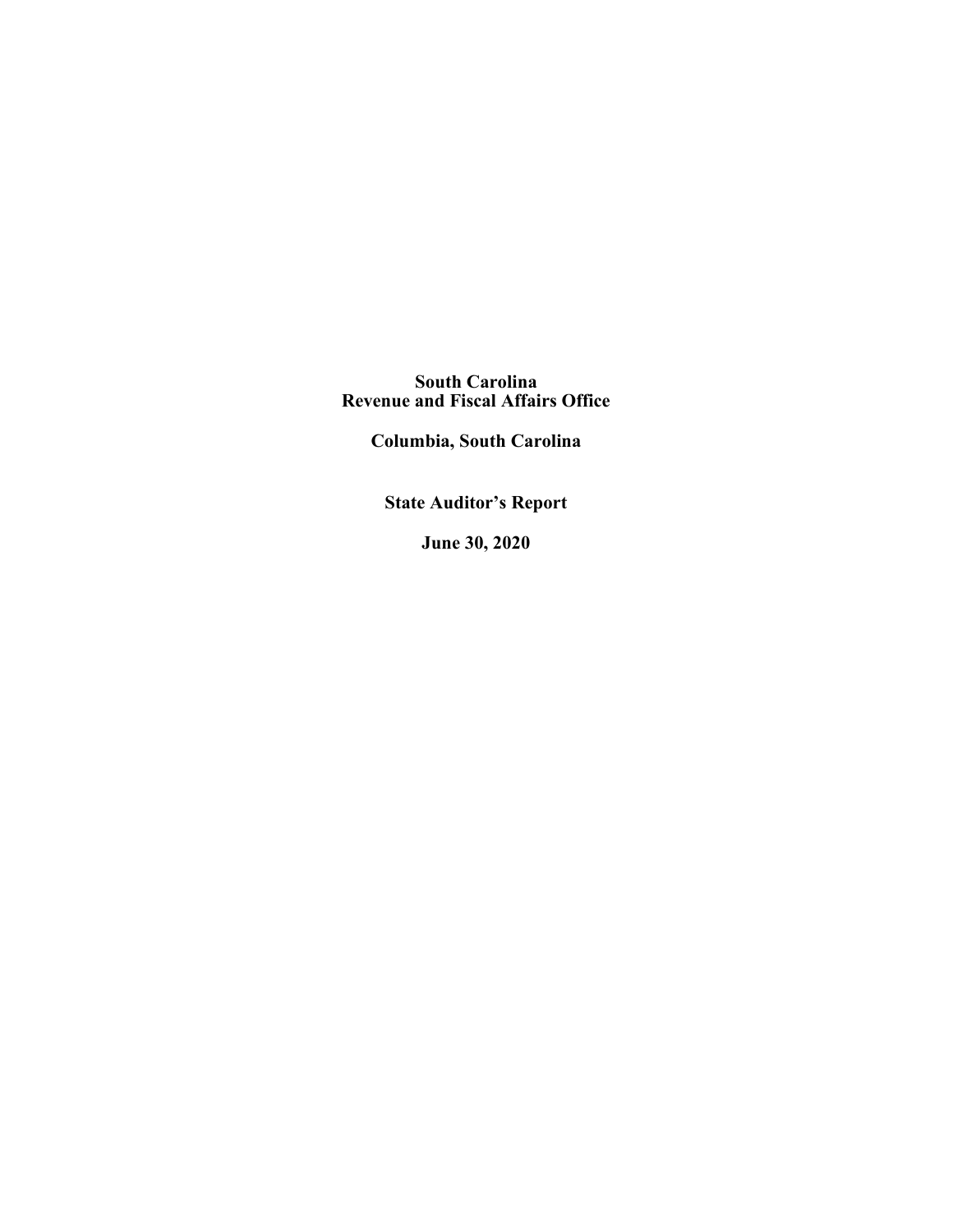

Independent Accountant's Report On Applying Agreed-Upon Procedures

August 3, 2021

Mr. Frank A. Rainwater, Executive Director and Members of the Board South Carolina Revenue and Fiscal Affairs Office Columbia, South Carolina

We have performed the procedures described in Attachment 1 on the systems, processes and behaviors related to financial activity of the South Carolina Revenue and Fiscal Affairs Office (the Office) for the fiscal year ended June 30, 2020. The Office's management is responsible for the systems, processes and behaviors related to financial activity.

The Office's management has agreed to and acknowledged that the procedures performed are appropriate to meet the intended purpose of understanding the systems, processes and behaviors related to financial activity. This report may not be suitable for any other purpose. The procedures performed may not address all the items of interest to a user of this report and may not meet the needs of all users of this report and, as such, users are responsible for determining whether the procedures performed are appropriate for their purposes.

We were engaged by the Office to perform this agreed-upon procedures engagement and conducted our engagement in accordance with attestation standards established by the American Institute of Certified Public Accountants. We were not engaged to and did not conduct an examination or review engagement, the objective of which would be the expression of an opinion or conclusion, respectively, on the systems, processes and behaviors related to financial activity of the Office for the year ended June 30, 2020. Accordingly, we do not express such an opinion or conclusion. Had we performed additional procedures, other matters might have come to our attention that would have been reported to you.

The concept of materiality does not apply to findings to be reported in an agreed-upon procedures engagement. Therefore, all findings from the application of the agreed-upon procedures must be reported unless the definition of materiality is agreed to by the Office's management. Management of the Office has agreed that the following deficiencies will not be included in the State Auditor's Report on Applying Agreed-Upon Procedures:

- Errors of less than \$1,000 related to cash receipts and non-payroll cash disbursements transactions.
- Errors of less than \$1,000 related to reporting packages.

We are required to be independent of the Office and to meet other ethical responsibilities, in accordance with the relevant ethical requirements related to our agreed-upon procedures engagement.

This report is intended solely for the information and use of the governing body and management of the South Carolina Revenue and Fiscal Affairs Office, and is not intended to be, and should not be, used by anyone other than these specified parties. However, this report is a matter of public record and its distribution is not limited.<br> $\text{arg} \left\{\text{arg} \left\{\text{arg} \left\{\text{arg} \left\{\text{arg} \left\{\text{arg} \left\{\text{arg} \left\{\text{arg} \left\{\text{arg} \left\{\text{arg} \left\{\text{arg} \left\{\text{arg} \left\{\$ 

George L. Kennedy, III, CPA State Auditor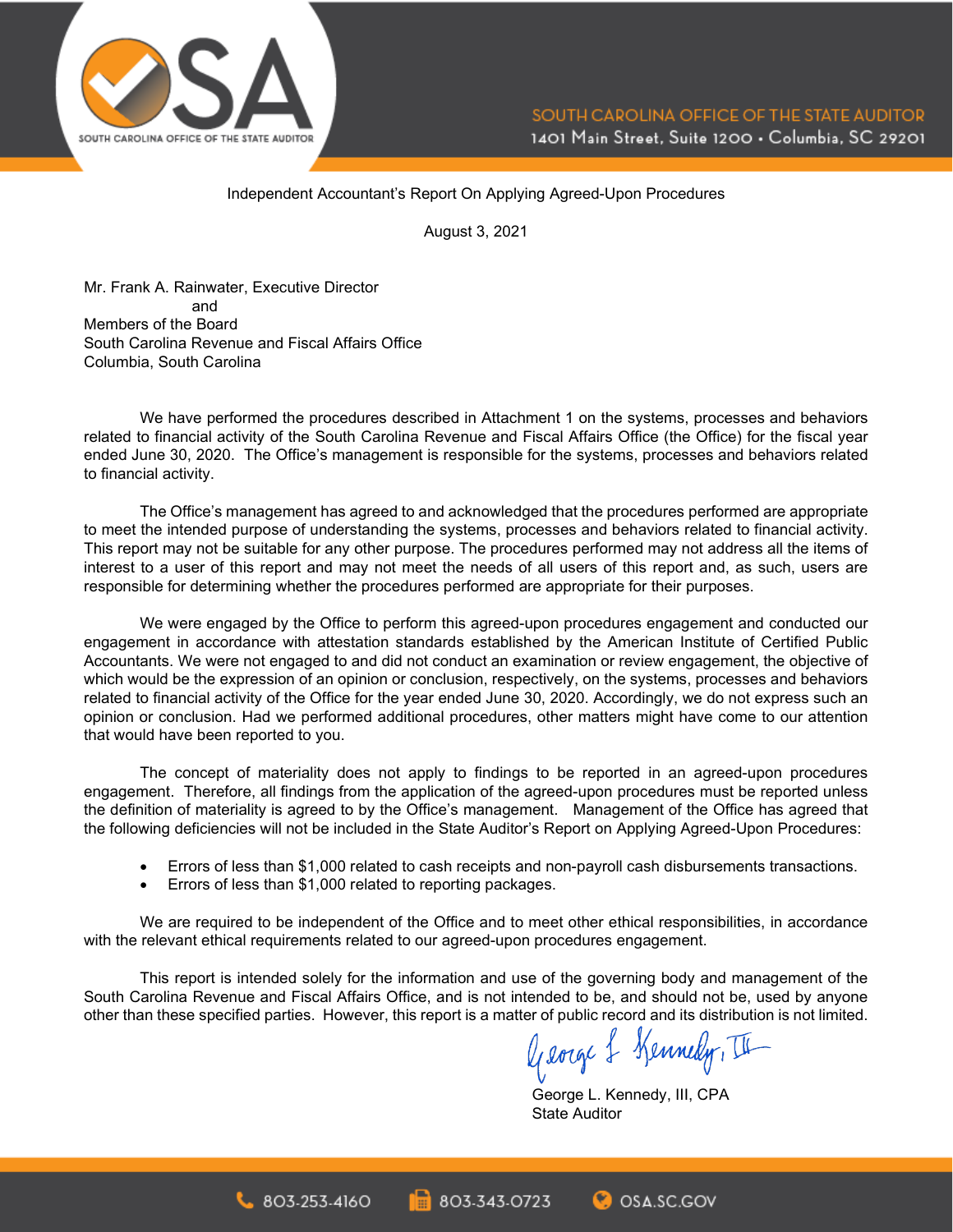# **South Carolina Office of the State Auditor Agreed-Upon Procedures - South Carolina Revenue and Fiscal Affairs Office (E50)**

## **Cash Receipts/Revenues**

- 1. Haphazardly select seven cash receipts transactions and inspect supporting documentation to determine:
	- Supporting documentation for transaction agrees with the general ledger as to amount, date, payor, and account classification.
	- Revenues/receipts were deposited in a timely manner, in accordance with Proviso 117.1 of the fiscal year 2020 Appropriation Act.
	- Both revenue collections and amounts charged are properly authorized by law and that any fee increases are in accordance with Proviso 117.7 of the fiscal year 2020 Appropriations Act.
	- Receipts are recorded in the proper fiscal year.

We found no exceptions as a result of the procedures.

## **Cash Disbursements/Non-payroll Expenditures**

- 2. Haphazardly select twenty non-payroll disbursements (to include fifteen disbursements from fund 49550000 - 911 Phone Surcharge) and inspect supporting documentation to determine:
	- The transaction is properly completed as required by Office procedures and invoice(s) agree(s) with general ledger as to vendor, amount, and date.
	- All supporting documents and approvals are present and agree with the invoice.
	- The transaction is an actual expenditure of the Office.
	- The transaction is properly classified in the general ledger.
	- Disbursement is recorded in the proper fiscal year.
	- Clerical accuracy.
	- Fund 49550000 disbursement was made in accordance with South Carolina Code of Laws Section 23-47-65(C) (The responsibilities of the Revenue and Fiscal Affairs Office with respect to Commercial Mobile Radio Service emergency telephone services).

We found no exceptions as a result of the procedures.

# **Payroll**

- 3. Haphazardly select five employees who terminated employment during the fiscal year to determine if they were removed from the payroll in accordance with the Office's policies and procedures, and that their last paycheck, including any leave payout, was properly calculated in accordance with applicable State law.
- 4. Haphazardly select five employees hired during the fiscal year to determine if they were added to the payroll in accordance with the Office's policies and procedures and that their first paycheck was properly calculated in accordance with applicable State law.

We found no exceptions as a result of the procedures.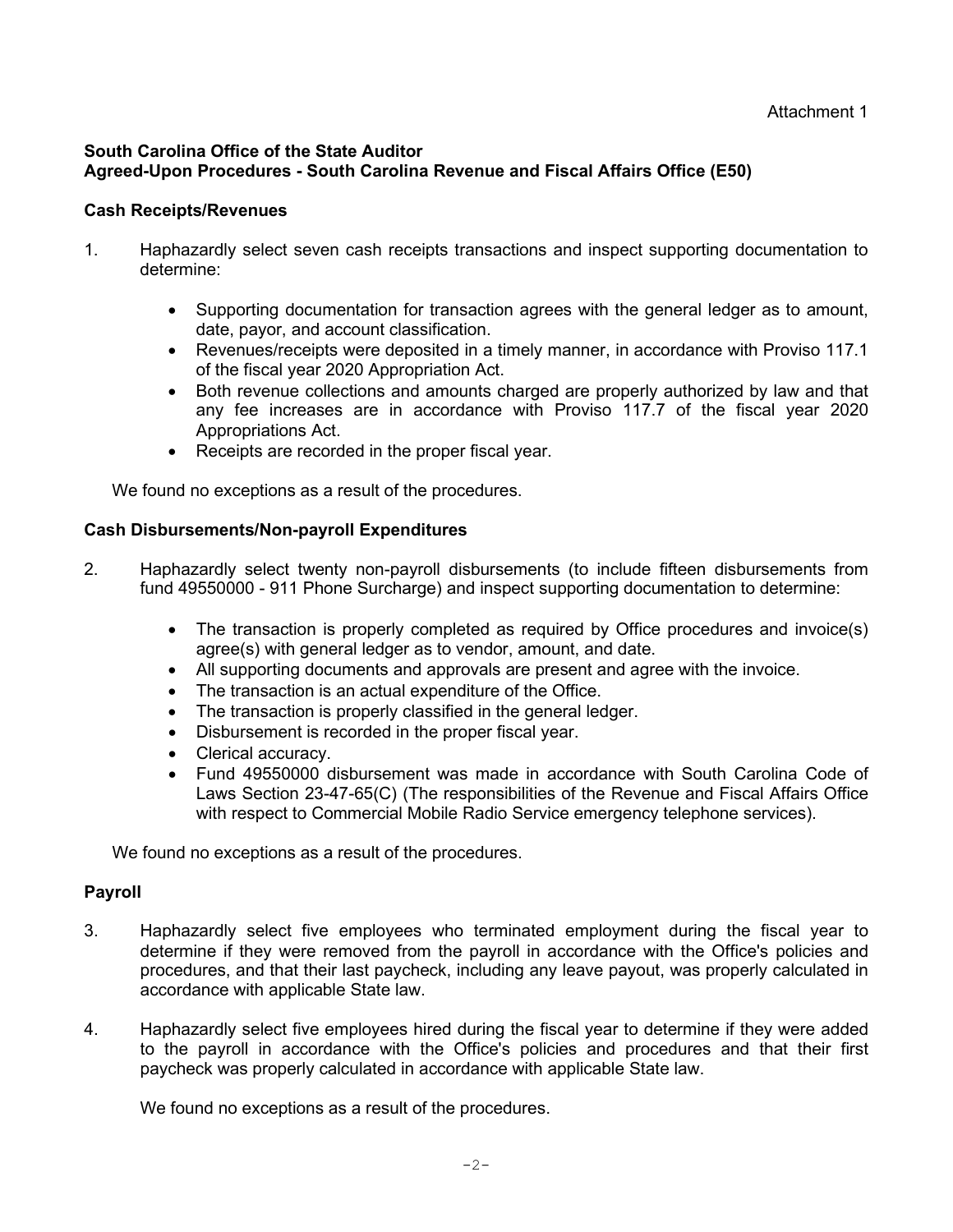### **Journal Entries and Transfers**

- 5. Haphazardly select four journal entries and one transfer and inspect supporting documentation to determine:
	- Postings in the general ledger agree to supporting documentation.
	- Transaction is properly approved.
	- The purpose of the transaction.

We found no exceptions as a result of the procedures.

## **Reporting Packages**

- 6. Inspect fiscal year end reporting packages submitted to the Office of the State Comptroller General (CG). Compare responses in the Master Reporting Package Checklist and any required supplemental information to year end reporting packages submitted to the CG, the South Carolina Enterprise Information System (SCEIS) and Office prepared records. Additionally, compare the dates submitted to the due dates established by the CG's Reporting Policies and Procedures Manual.
- 7. In addition to the procedure above, perform the following:
	- Other Receivables Reporting Package

Agree reported amounts to the SCEIS general ledger, the SCEIS *Yearend Reporting - Accounts Receivable Current with Customer* report and Office prepared records. In addition, haphazardly select five items and determine if reported amounts were properly identified, classified, and reported on the reporting package.

• Operating Leases Reporting Package

Agree amounts to the SCEIS general ledger, the SCEIS *Yearend Reporting Operating Lease Expense with Vendor* report and Office prepared records. In addition, agree applicable effective lease dates and future minimum lease payments on the Future Minimum Payment Schedule to the prior year Schedule. Inspect any changes to determine if the effective lease dates and future minimum payments were properly calculated and reported in the Future Minimum Payment Schedule.

• Accounts Payable Reporting Package

Agree amounts to the SCEIS general ledger, SCEIS *Yearend Reporting - Prior Year Payables with Vendor* report and Office prepared records. In addition, select all payable transactions to determine if the reported amount was properly identified, classified, and reported on the reporting package.

• Subsequent Events Questionnaire

Compare responses and any required supplemental information to the SCEIS general ledger and Office prepared records.

We found no exceptions as a result of the procedures.